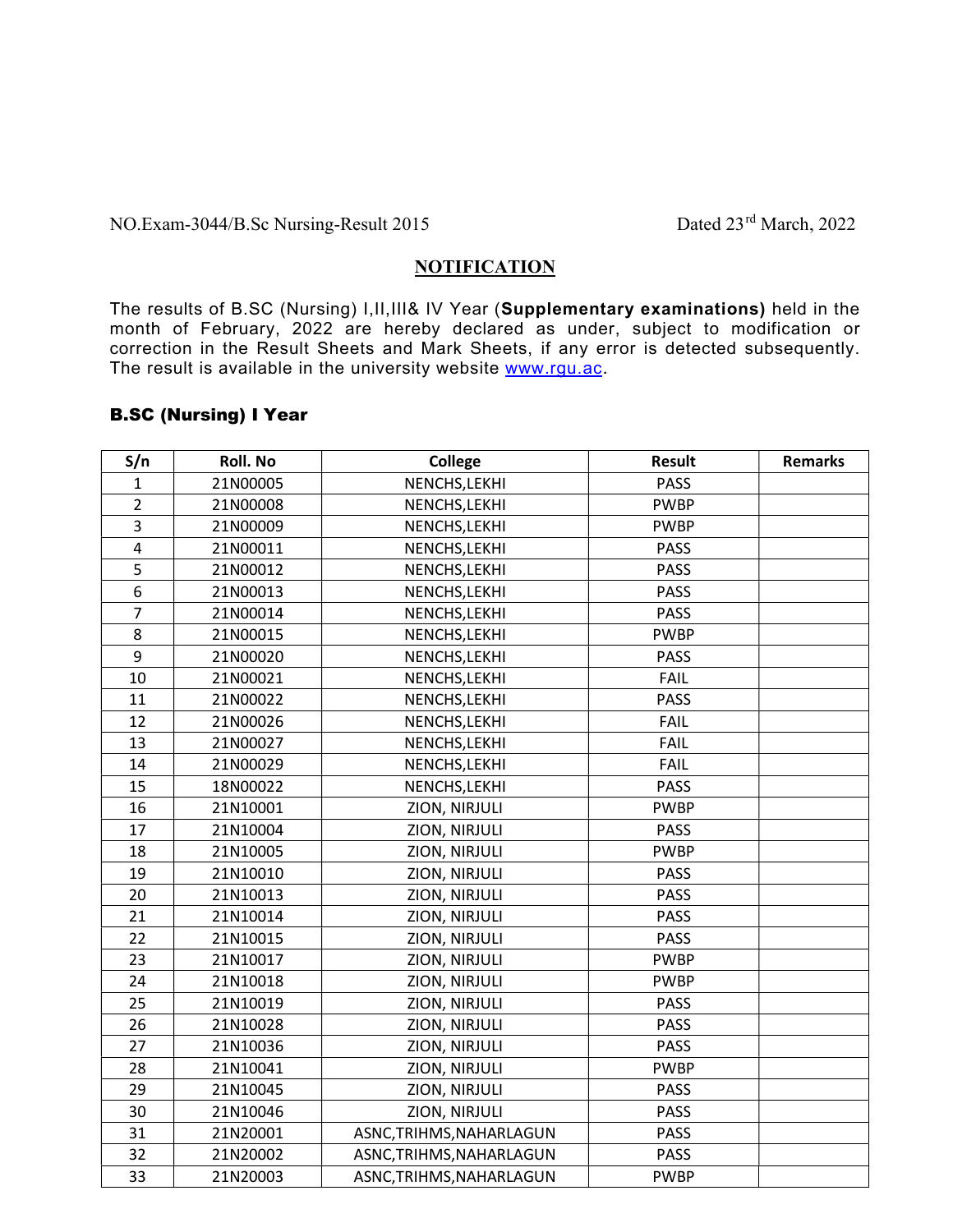| 34 | 21N20004 | ASNC, TRIHMS, NAHARLAGUN | <b>PWBP</b> |
|----|----------|--------------------------|-------------|
| 35 | 21N20006 | ASNC, TRIHMS, NAHARLAGUN | <b>PASS</b> |
| 36 | 21N20007 | ASNC, TRIHMS, NAHARLAGUN | <b>PASS</b> |
| 37 | 21N20010 | ASNC, TRIHMS, NAHARLAGUN | <b>PASS</b> |
| 38 | 21N20011 | ASNC, TRIHMS, NAHARLAGUN | <b>PASS</b> |
| 39 | 21N20012 | ASNC, TRIHMS, NAHARLAGUN | <b>PASS</b> |
| 40 | 21N20013 | ASNC, TRIHMS, NAHARLAGUN | <b>PASS</b> |
| 41 | 21N20014 | ASNC, TRIHMS, NAHARLAGUN | <b>PASS</b> |
| 42 | 21N20016 | ASNC, TRIHMS, NAHARLAGUN | <b>PASS</b> |
| 43 | 21N20017 | ASNC, TRIHMS, NAHARLAGUN | <b>PWBP</b> |
| 44 | 21N20021 | ASNC, TRIHMS, NAHARLAGUN | <b>PWBP</b> |
| 45 | 21N20022 | ASNC, TRIHMS, NAHARLAGUN | <b>PWBP</b> |
| 46 | 21N20023 | ASNC, TRIHMS, NAHARLAGUN | <b>PWBP</b> |
| 47 | 21N20025 | ASNC, TRIHMS, NAHARLAGUN | <b>PWBP</b> |
| 48 | 21N20026 | ASNC, TRIHMS, NAHARLAGUN | <b>PWBP</b> |
| 49 | 21N20027 | ASNC, TRIHMS, NAHARLAGUN | <b>PASS</b> |
| 50 | 21N20029 | ASNC, TRIHMS, NAHARLAGUN | <b>PWBP</b> |
| 51 | 21N20030 | ASNC, TRIHMS, NAHARLAGUN | <b>PWBP</b> |
| 52 | 21N30001 | GNC, PASIGHAT            | <b>PASS</b> |
| 53 | 21N30002 | GNC, PASIGHAT            | <b>PASS</b> |
| 54 | 21N30003 | GNC, PASIGHAT            | <b>PASS</b> |
| 55 | 21N30004 | GNC, PASIGHAT            | <b>PWBP</b> |
| 56 | 21N30006 | GNC, PASIGHAT            | <b>PASS</b> |
| 57 | 21N30007 | GNC, PASIGHAT            | <b>PASS</b> |
| 58 | 21N30008 | GNC, PASIGHAT            | <b>PASS</b> |
| 59 | 21N30009 | GNC, PASIGHAT            | <b>PASS</b> |
| 60 | 21N30011 | GNC, PASIGHAT            | <b>PASS</b> |
| 61 | 21N30012 | GNC, PASIGHAT            | <b>PASS</b> |
| 62 | 21N30013 | <b>GNC, PASIGHAT</b>     | <b>PWBP</b> |
| 63 | 21N30015 | <b>GNC, PASIGHAT</b>     | <b>PWBP</b> |
| 64 | 21N30016 | GNC, PASIGHAT            | <b>PASS</b> |
| 65 | 21N30017 | GNC, PASIGHAT            | <b>PASS</b> |
| 66 | 21N30019 | GNC, PASIGHAT            | <b>PASS</b> |
| 67 | 21N30020 | GNC, PASIGHAT            | <b>PASS</b> |
| 68 | 21N30022 | GNC, PASIGHAT            | <b>PWBP</b> |
| 69 | 21N30023 | GNC, PASIGHAT            | <b>PASS</b> |
| 70 | 21N30024 | GNC, PASIGHAT            | <b>PASS</b> |
| 71 | 21N30025 | GNC, PASIGHAT            | PASS        |
| 72 | 21N30026 | GNC, PASIGHAT            | <b>PWBP</b> |
| 73 | 21N30027 | GNC, PASIGHAT            | <b>PASS</b> |
| 74 | 21N30028 | GNC, PASIGHAT            | <b>PWBP</b> |
| 75 | 21N30029 | GNC, PASIGHAT            | <b>PASS</b> |
| 76 | 21N30030 | GNC, PASIGHAT            | PASS        |

# B.SC (Nursing) II Year

| S/n | <b>Roll. No</b> | <b>College</b> | Result      | <b>Remarks</b> |
|-----|-----------------|----------------|-------------|----------------|
|     | 20N00005        | NENCHS, LEKHI  | <b>PASS</b> |                |
|     | 20N00007        | NENCHS.LEKHI   | <b>PASS</b> |                |
|     | 20N00010        | NENCHS.LEKHI   | <b>PASS</b> |                |
|     | 20N00011        | NENCHS.LEKHI   | <b>PASS</b> |                |